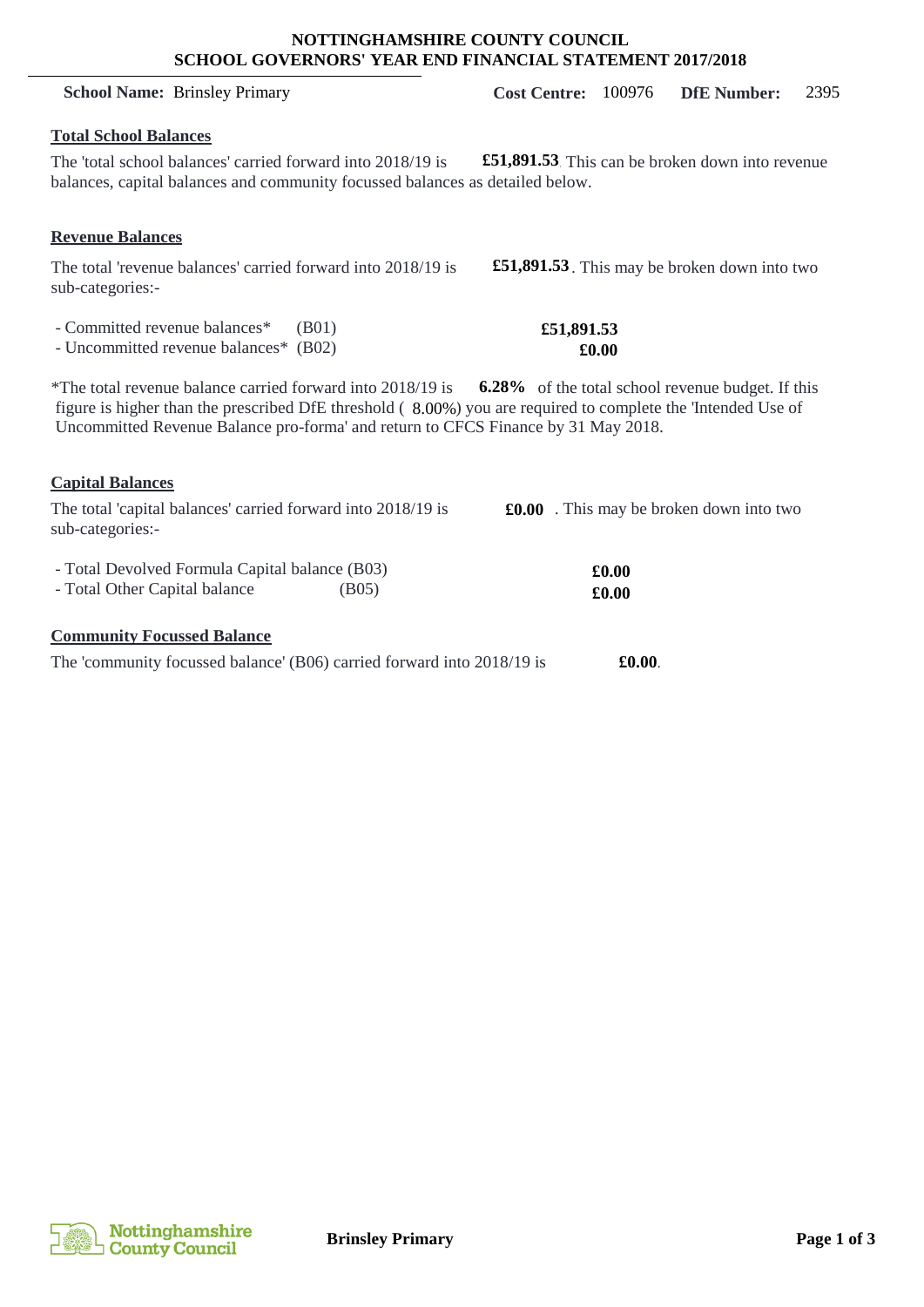# **NOTTINGHAMSHIRE COUNTY COUNCIL SCHOOL GOVERNORS' YEAR END FINANCIAL STATEMENT 2017/2018**

| <b>CFR Ref</b>  | Heading                                                                     | 2017/18<br><b>Budget</b>   | 2017/18<br><b>Actual</b> | 2017/18<br><b>CFR Total</b> | 2016/17<br><b>CFR Total</b> |
|-----------------|-----------------------------------------------------------------------------|----------------------------|--------------------------|-----------------------------|-----------------------------|
|                 | <b>Revenue Income</b>                                                       |                            |                          |                             |                             |
| I <sub>01</sub> | Funds delegated by the Local Authority (LA)                                 | £771,639.00                |                          | £771,639.00                 | £731,574.46                 |
| I <sub>02</sub> | Funding for sixth form students                                             | £0.00                      |                          | £0.00                       | £0.00                       |
| I <sub>03</sub> | High needs top-up funding                                                   | £13,997.00                 |                          | £13,997.00                  | £13,462.00                  |
| I <sub>04</sub> | Funding for minority ethnic pupils                                          | £0.00                      |                          | £0.00                       | £0.00                       |
| I <sub>05</sub> | Pupil Premium funding                                                       | £52,729.00                 |                          | £52,729.00                  | £61,413.00                  |
| I06             | Other government grants                                                     | £0.00                      | £0.00                    | £0.00                       | £0.00                       |
| I07             | Other grants and payments received                                          | £0.00                      | £35,235.00               | £35,235.00                  | £34,492.79                  |
| <b>I08</b>      | Income from facilities and services                                         |                            | £9,774.66                | £9,774.66                   | £6,008.51                   |
| I09             | Income from catering                                                        |                            | £15,717.28               | £15,717.28                  | £16,149.09                  |
| 110             | Receipts from supply teacher insurance                                      |                            | £20,758.15               | £20,758.15                  | £6,889.90                   |
| I11             | Receipts from other insurance claims                                        |                            | £0.00                    | £0.00                       | £5,530.00                   |
| <b>I12</b>      | Income from contributions to visits etc.                                    |                            | £6,066.00                | £6,066.00                   | £4,487.73                   |
| I13             | Donations and/or voluntary funds                                            | £0.00                      | £3,727.43                | £3,727.43                   | £472.98                     |
| <b>I15</b>      | Pupil focussed extended school funding and/or grant                         | £0.00                      |                          | £0.00                       | £0.00                       |
| <b>I18</b>      | Additional grant for schools                                                | £40,200.00                 |                          | £40,200.00                  | £31,873.00                  |
|                 | <b>Total Revenue Income</b>                                                 | £878,565.00                | £91,278.52               | £969,843.52                 | £912,353.46                 |
|                 | <b>Revenue Expenditure</b>                                                  |                            |                          |                             |                             |
| E01             | Teaching staff                                                              |                            | £378,799.75              | £378,799.75                 | £357,888.06                 |
| E02             | Supply teaching staff                                                       |                            | £5,509.31                | £5,509.31                   | £3,524.65                   |
| E03             | Education support staff                                                     |                            | £203,964.65              | £203,964.65                 | £178,925.72                 |
| E04             | Premises staff                                                              |                            | £35,228.62               | £35,228.62                  | £32,826.64                  |
| E05             | Administrative and clerical staff                                           |                            | £44,265.84               | £44,265.84                  | £37,704.58                  |
| E <sub>06</sub> | Catering staff                                                              |                            | £0.00                    | £0.00                       | £0.00                       |
| E07             | Cost of other staff                                                         |                            | £16,870.54               | £16,870.54                  | £13,782.54                  |
|                 |                                                                             |                            | £713.17                  |                             |                             |
| <b>E08</b>      | Indirect employee expenses                                                  |                            | £14,619.60               | £713.17<br>£14,619.60       | £597.24<br>£13,254.46       |
| E09<br>E10      | Development and training<br>Supply teacher insurance                        |                            |                          |                             |                             |
| E11             | Staff related insurance                                                     |                            | £10,252.86               | £10,252.86                  | £8,191.41                   |
|                 |                                                                             |                            | £0.00<br>£13,318.75      | £0.00<br>£13,318.75         | £0.00<br>£7,320.45          |
| E12<br>E13      | Building maintenance and improvement<br>Grounds maintenance and improvement |                            | £12,933.90               | £12,933.90                  | £3,541.48                   |
| E14             | Cleaning and caretaking                                                     |                            | £1,733.60                | £1,733.60                   | £2,486.05                   |
| E15             | Water and sewerage                                                          |                            | £3,508.04                | £3,508.04                   | £2,645.91                   |
| E16             | Energy                                                                      |                            | £13,308.35               | £13,308.35                  | £11,699.02                  |
| E18             | Other occupation costs                                                      |                            | £7,313.14                | £7,313.14                   | £1,020.41                   |
| E19             | Learning resources (not ICT equipment)                                      |                            | £27,055.48               | £27,055.48                  | £23,573.73                  |
| E20             | ICT learning resources                                                      |                            | £18,961.97               | £18,961.97                  | £0.00                       |
| E21             | Exam fees                                                                   |                            | £0.00                    | £0.00                       | £0.00                       |
| E22             | Administrative supplies                                                     |                            | £5,971.10                | £5,971.10                   | £5,165.04                   |
| E23             | Other insurance premiums                                                    |                            | £8,487.48                | £8,487.48                   | £8,575.26                   |
| E24             | Special facilities                                                          |                            | £0.00                    | £0.00                       | £0.00                       |
| E25             | Catering supplies                                                           |                            | £49,707.66               | £49,707.66                  | £49,694.09                  |
| E <sub>26</sub> | Agency supply teaching staff                                                |                            | £68,400.54               | £68,400.54                  | £32,792.00                  |
| E27             | Bought in professional services - curriculum                                |                            | £22,516.64               | £22,516.64                  | £34,544.12                  |
| E28             | Bought in professional services - other                                     |                            | £19,099.00               | £19,099.00                  | £21,372.76                  |
| E29             | Loan interest                                                               |                            | £0.00                    | £0.00                       | £0.00                       |
| E30             | Direct revenue financing (revenue contributions to capital)                 |                            | £0.00                    | £0.00                       | £35,001.20                  |
|                 | <b>Total Revenue Expenditure</b>                                            | £0.00                      | £982,539.99              | £982,539.99                 | £886,126.82                 |
|                 | <b>Revenue Balances</b>                                                     | <b>B/Fwd</b><br>from 16/17 | Movement                 | C/Fwd<br>to 18/19           |                             |
| <b>B01</b>      | Committed revenue balances                                                  | £62,153.00                 | $-£10,261.47$            | £51,891.53                  |                             |
| <b>B02</b>      | Uncommitted revenue balances                                                | £2,435.00                  | $-£2,435.00$             | £0.00                       |                             |
|                 | <b>Total revenue balance</b>                                                | £64,588.00                 | $-£12,696.47$            | £51,891.53                  |                             |